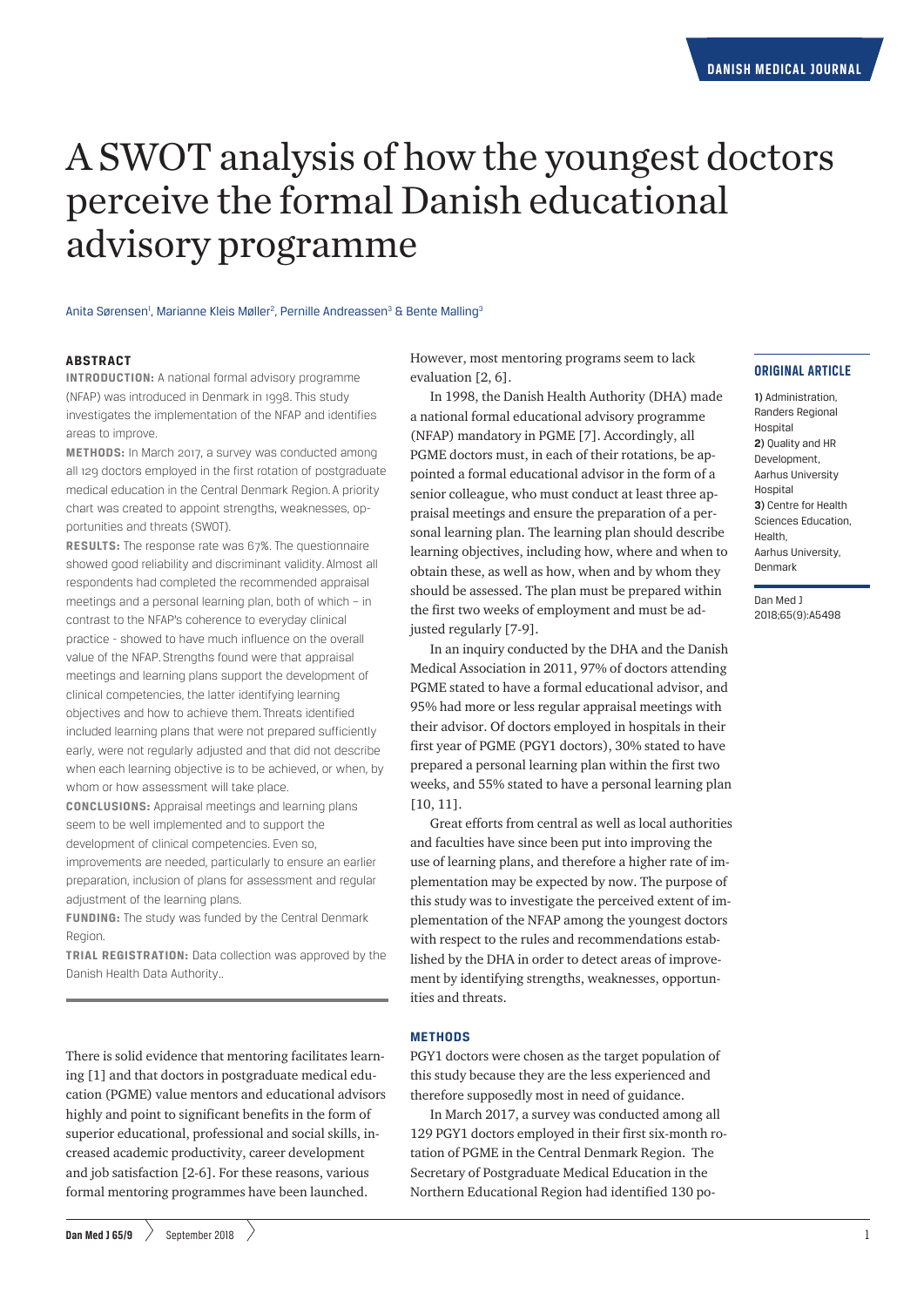tential participants of whom one was identified as never having initiated the PGY1 employment why 129 invitations were sent out. Subsequently, with the help from the HR departments of all involved hospitals, 14 of the 129 invited doctors were identified to be on leave and were therefore excluded.

In the invitation, the participants were promised full discretion, and they gave their consent for participation by answering the questionnaire.

As the criteria for success in this study were defined as the extent of implementation of the NFAP in accordance with the rules and recommendations set by the DHA, the items were constructed by the researchers to match these [8, 9].

The questionnaire consisted of 37 items (questions and comment boxes) concerning five domains:

- 1) Descriptive data
- 2) Appraisal meetings
- 3) Personal learning plan
- 4) Coherence (the coherence between the NFAP and the "department's work planning", "morning reports", the PGY1 doctors' "daily work tasks", "daily supervision", "mandatory, theoretical courses" and "lectures given by the department")
- 5) Benefits and value of the NFAP.

For domains 2-5, all items were answered on a sixpoint Likert Scale except for one item, which was answered on a nine-point Likert Scale. In both cases, "1" represented "Don't agree at all"/"The least" and "6"/"9" represented "Totally agree"/"The most".

The applicability was tested by five young doctors and a statistical advisor, which gave rise to rewording and replacement of a few of the items.

To evaluate the extent of implementation of the various elements of the NFAP, the mean score and standard deviation (SD) of the scale questions from domains 2–5 were calculated. Mean score and SD of the one question answered on a nine-point Likert Scale was recalculated to a six-point Likert Scale to ensure comparability with the other answers.

A driver performance analysis was conducted to

show how each of the domains 2-4 contributed to the fifth domain "Benefits and value". Based on this and its mean score, each item was plotted into a priority chart to appoint strengths, weaknesses, opportunities and threats, thereby creating a quantitative SWOT.

# *Trial registration*

The Regional Ethical Committee assessed that the study was non-notifiable (record number 1-10-72-6- 16). Data collection was approved by the Danish Health Data Authority (record number 2012-58-006).

# **RESULTS**

Of 115 actively employed doctors, only participants who answered more than half of the questions were included in the analysis, corresponding to a response rate of 67% (77/115)

The questionnaire showed very good reliability (Chronbach's alphas between 0.89 and 0.94), as well as an acceptable discriminant validity (all intra-domain correlations were below the inter-domain correlations).

As shown in **Table 1**, all respondents had a minimum of one appraisal meeting, and 90% (35/39) of PGY1 doctors who had been employed for more than four months had a minimum of two appraisal meetings. A total of 86% (65/76) had a personal learning plan. Of these, 33% (25/76) had the plan prepared within the first two weeks of employment as required, and 64% (49/76) had a plan prepared within their first month of employment.

**Figure 1** presents the mean score and SD of all scale questions concerning the domains "Appraisal meetings", "Personal learning plan", "Coherence" and "Benefits and value".

**Figure 2** presents the model of explanation created from the driver performance analysis by estimation of partial least squares and bootstrapping [12-14].

The items of the three domains "Appraisal meetings", "Personal learning plan" and "Coherence" were calculated to be responsible for 74.5% of the variance in the items of "Benefits and value" ( $R^2 = 0.745$ ). Of these, "Personal learning plan" contributed with 41%,

# **TABLE 1**

Descriptive data for appraisal meetings and personal learning plans (N = 77).

| <b>Duration of</b>  | n  | Appraisal meetings, n (%) |        |        |       |          | Personal learning plan prepared, n (%) |                      |                      |         |              |
|---------------------|----|---------------------------|--------|--------|-------|----------|----------------------------------------|----------------------|----------------------|---------|--------------|
| employment,<br>mo.s |    | expected<br>min.          |        |        |       | $\geq 4$ | prepared week<br>1-2                   | prepared<br>week 3-4 | prepard<br>month 2-4 | no plan | unknown      |
|                     |    | $0 - 1$                   | l (50) | (50)   | 0     |          | 0                                      | (50)                 |                      | 1(50)   | 0            |
| $1 - 4$             | 36 | $1 - 2$                   | 31(86) | 4(11)  | (3)   |          | 13 (36)                                | 14 (39)              | 4(11)                | 4(11)   | . (3)        |
| $\rightarrow$ 4     | 39 | $2 - 3$                   | 4(10)  | 29(74) | 4(10) | 2(5)     | 12 (30)                                | 9(23)                | 12 (30)              | 6(15)   | $\mathbf{0}$ |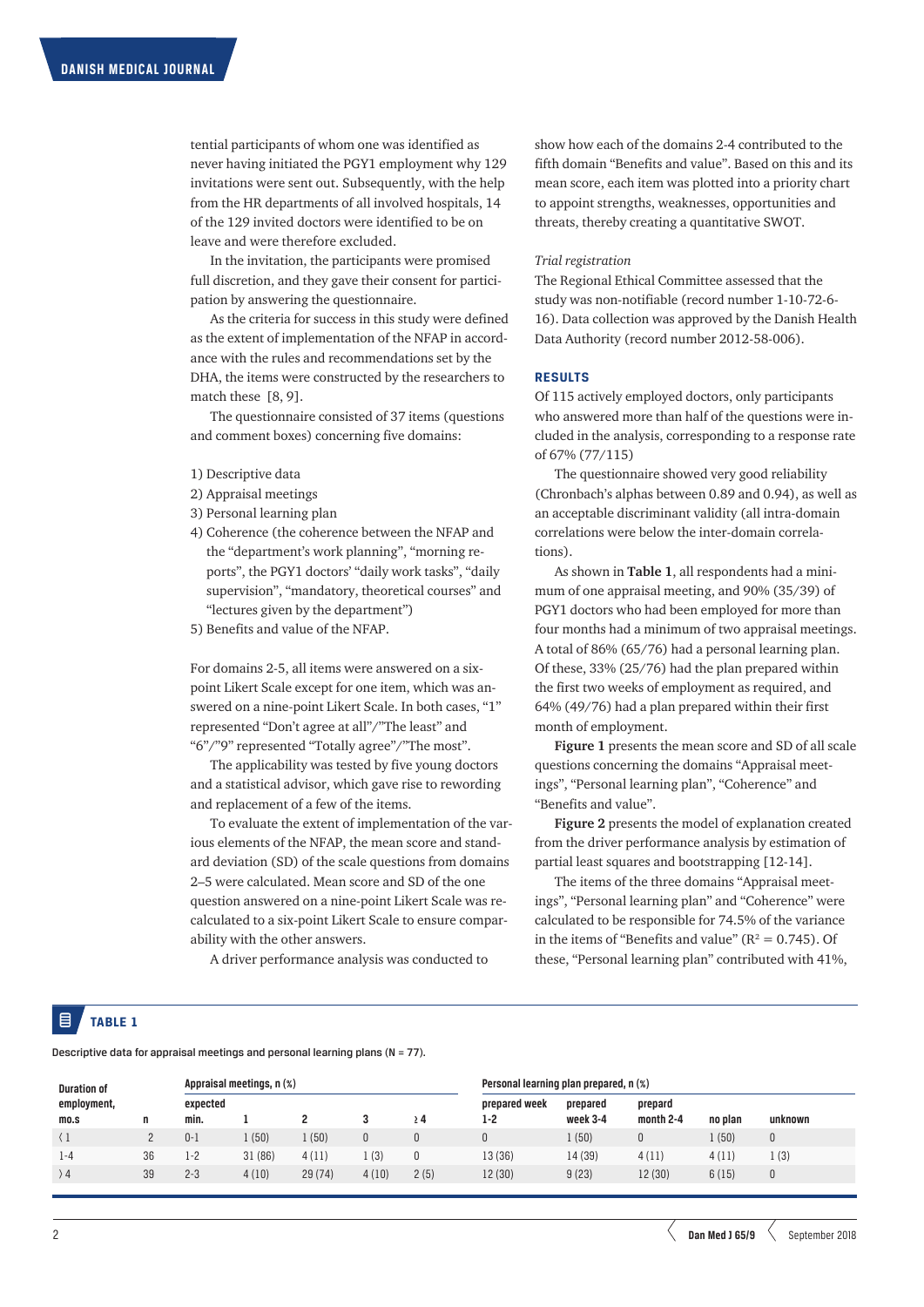#### ad. **FIGURE 1**

Mean score and standard deviation (SD) of each scale question in the survey, divided into the four domains: "Appraisal meetings", "Personal learning plan", "Coherence" and "Benefits and value". Questions were answered on a six-point Likert Scale where 1 = "do not agree at all"/"the least" and 6 = "totally agree"/"the most".

| <b>Domains</b>               | <b>Scale questions from survey</b>                                                                   | <b>Graphic score</b> | Mean score (SD) |
|------------------------------|------------------------------------------------------------------------------------------------------|----------------------|-----------------|
| meetings<br>Appraisal        | 1. My need for appraisal meetings was met                                                            |                      | 4.56(1.3)       |
|                              | 2. The appraisal meetings included the proper amount of career advice                                |                      | 3.88(1.6)       |
|                              | 3. The appraisal meetings gave me an opportunity to give feedback to the department                  |                      | 3.75(1.5)       |
|                              | 4. The appraisal meetings support the development of my clinical competencies                        |                      | 4.08(1.4)       |
| Personal learning plan       | 5. My advisor and I worked together to work out my learning plan                                     |                      | 4.17(1.7)       |
|                              | 6. My personal learning plan is regularly adjusted and further developed                             |                      | 3.52(1.7)       |
|                              | 7. My personal learning plan identifies MY learning goals                                            |                      | 4.31(1.2)       |
|                              | 8. My personal learning plan describes HOW I must achieve my learning goals                          |                      | 4.0(1.3)        |
|                              | 9. My personal learning plan describes WHEN I must achieve my learning goals                         |                      | 3.68(1.6)       |
|                              | 10. My personal learning plan describes WHAT mandatory theoretical courses I must attend             |                      | 4.46(1.7)       |
|                              | 11. My personal learning plan describes WHEN I must attend the mandatory theoretical courses         |                      | 3.84(1.9)       |
|                              | 12. My personal learning plan describes HOW my competencies (learning goals) will be assessed        |                      | 3.48(1.6)       |
|                              | 13. My personal learning plan describes WHEN my competencies (learning goals) will be assessed       |                      | 3.16(1.6)       |
|                              | 14. My personal learning plan describes WHO will assess my competencies (learning goals)             |                      | 3.23(1.7)       |
|                              | 15. The personal learning plan supports the development of my clinical competencies                  |                      | 4.13(1.4)       |
| Coherence                    | 16. The coherence between the formal appraisal and work planning in the department is good           |                      | 3.62(1.4)       |
|                              | 17. The coherence between the formal appraisal program and conferences in the department is good     |                      | 3.61(1.5)       |
|                              | 18. The coherence between the formal appraisal program and my daily work tasks is good               |                      | 4.13(1.4)       |
|                              | 19. The coherence between the formal appraisal and day-to-day supervision is good                    |                      | 3.84(1.6)       |
|                              | 20. The coherence between the formal appraisal program and teaching in the department is good        |                      | 3.42(1.6)       |
|                              | 21. The coherence between the formal appraisal program and the theoretical mandatory courses is go   |                      | 3.94(1.4)       |
| and value<br><b>Benefits</b> | 22. What is your benefit from the appraisal meetings                                                 |                      | 3.68(1.3)       |
|                              | 23. What is your benefit from your personal learning plan                                            |                      | 3.31(1.2)       |
|                              | 24. What is the value of the formal appraisal program (recalculated from 9- to 6-point Likert scale) |                      | 3.78(1.4)       |

"Appraisal meetings" with 40% and "Coherence" with 19%. The elasticity of the model, i.e., the relationship between the explanatory variables and the predicted variables, proved normal (Input/output  $= 1.07$ ), which allows it to be used for prediction and prioritising.

**Figure 3** therefore shows each item from "Appraisal meetings", "Personal learning plan" and "Coherence" plotted into a priority chart according to its mean score and the influence of its domain, thereby appointing strengths, weaknesses, opportunities and threats.

Especially two of four items concerning appraisal meetings can be considered strengths, i.e., items with both a high mean score and considerable influence (orange dots 1, 4). This applies to "My need for appraisal meetings was fulfilled" and "The appraisal meetings support the development of my clinical competencies".

In relation to learning plans, four of eleven items can be considered strengths (green dots 5, 7, 8, 15). This applies to the learning plan identifying learning objectives and how they are achieved, and the advisor participating in the preparation of the learning plan, as well as the ability of the learning plan to support the development of clinical competencies.

#### $\mathbf{d}$ **FIGURE 2**

The driver model shows the share of influence on "Benefits and value" for each of the domains "Appraisal meetings", "Personal learning plan" and "Coherence" (the coherence between the a national formal educational advisory programme and the "departments' work planning", "morning reports", the "daily work tasks" of the postgraduate doctors in their first year of medical education hospital , "daily supervision", "mandatory, theoretical courses", and "lectures given by the department").

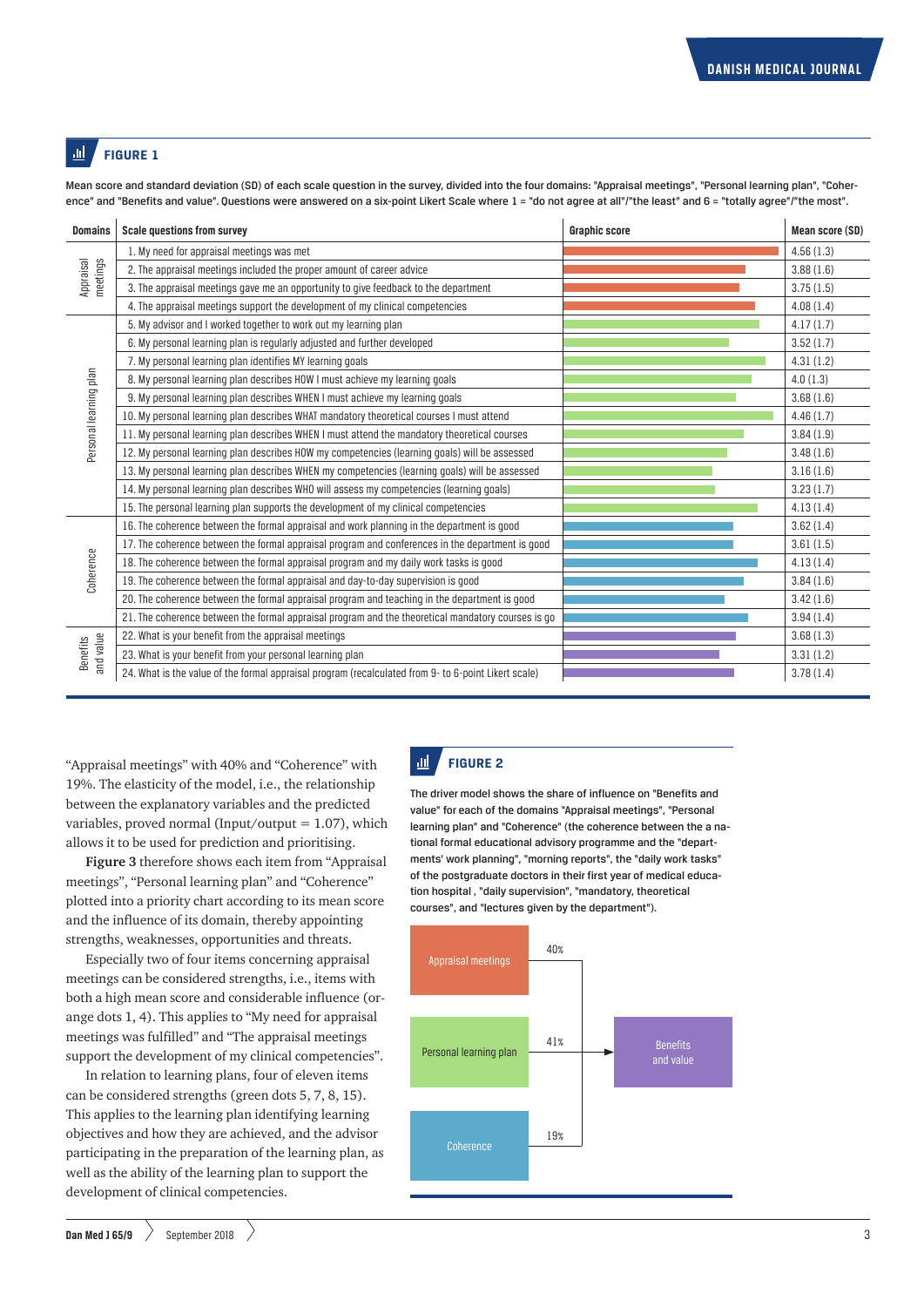#### **FIGURE 3** all.

The priority chart shows, which items from each of the three driver domains "Appraisal meetings", "Personal learning plan" and "Coherence" that can be considered strengths, weaknesses, opportunities and threats based on its mean score and the influence of its domain. The colour and number of each dot as well as the scale (mean score) refer to Figure 1.



Items with a high influence but a low mean score are considered threats, and this applies to the learning plan not being adjusted regularly and not describing when each learning objective has to be obtained and when, by whom and how it will be assessed (green dots 6, 9, 12, 13, 14).

The coherence between the NFAP and the work planning, morning reports, lectures and daily supervision provided by the department emerge as weaknesses (blue dots 16, 17, 19, 20). The coherence between the NFAP and the PGY1 doctors' daily work tasks and mandatory theoretical courses (blue dots 18, 21) emerge as opportunities.

# **DISCUSSION**

This study shows that the NFAP has, to a high degree, been implemented among PGY1 doctors employed in the Central Denmark Region. However, some elements still need attention.

Concerning the extent of implementation, we found that the majority of doctors who were employed for

more than four months had a minimum of two appraisal meetings and stated that their need for meetings was met to a very high degree.

Webb found that voluntary meetings between second-year core medical trainees as mentors and firstyear medical core trainees as mentees took place two to five times a year, and Ramanan even found that most residents were satisfied with meetings held once or twice every year [5, 15]. Mentors and mentees in anaesthesiology agreed that an initial meeting should occur within the first few months of residency and contact should occur twice a year as a minimum [16].

These as well as our findings suggest that there is no perceived need for further meetings beside the three meetings recommended in the Danish NFAP. However, we found no literature describing a potential effect of more or fewer meetings.

Regarding the learning plans, the implementation has - as expected - progressed from 55% stating that they had a learning plan in 2011 [10] to 86% in our study. The percentage of learning plans prepared within the first two weeks has not changed.

The use of learning plans is considered important as a tool for reflecting on personal development and monitoring [10]. Therefore, even if one month was regarded as acceptable before a learning plan was in place in a rotation of only six months, improvements could be hoped for, as this is only the case for 64% of the PGY1 doctors in our study.

The driver analysis showed that appraisal meetings and personal learning plans had by far the highest influence on the overall benefits and value of the NFAP. Surprisingly, the following had only a limited influence: coherence of the NFAP with work planning, morning reports, lectures and daily supervision provided by the department plus the PGY1 doctors' own daily work tasks and mandatory theoretical courses. This might, in part, be due to the PGY1 doctors understanding of the NFAP as an isolated educational initiative that neither has nor should be coherent with their everyday clinical practice or mandatory theoretical courses - maybe influenced by the ongoing discourse about production versus education. The reasons for the lack of coherence were not investigated in this study, and we found no literature shedding light on this issue.

Learning plans identifying learning objectives and how these are to be achieved, and advisors participating in the preparation of the plans, proved to be elements worth maintaining. This is in accordance with Challis, who states that the doctor needs help from a tutor, a colleague or a programme director to develop the plan, which must include learning objectives and ways to obtain these objectives [17].

Also the ability of appraisal meetings and learning plans to support the development of clinical compe